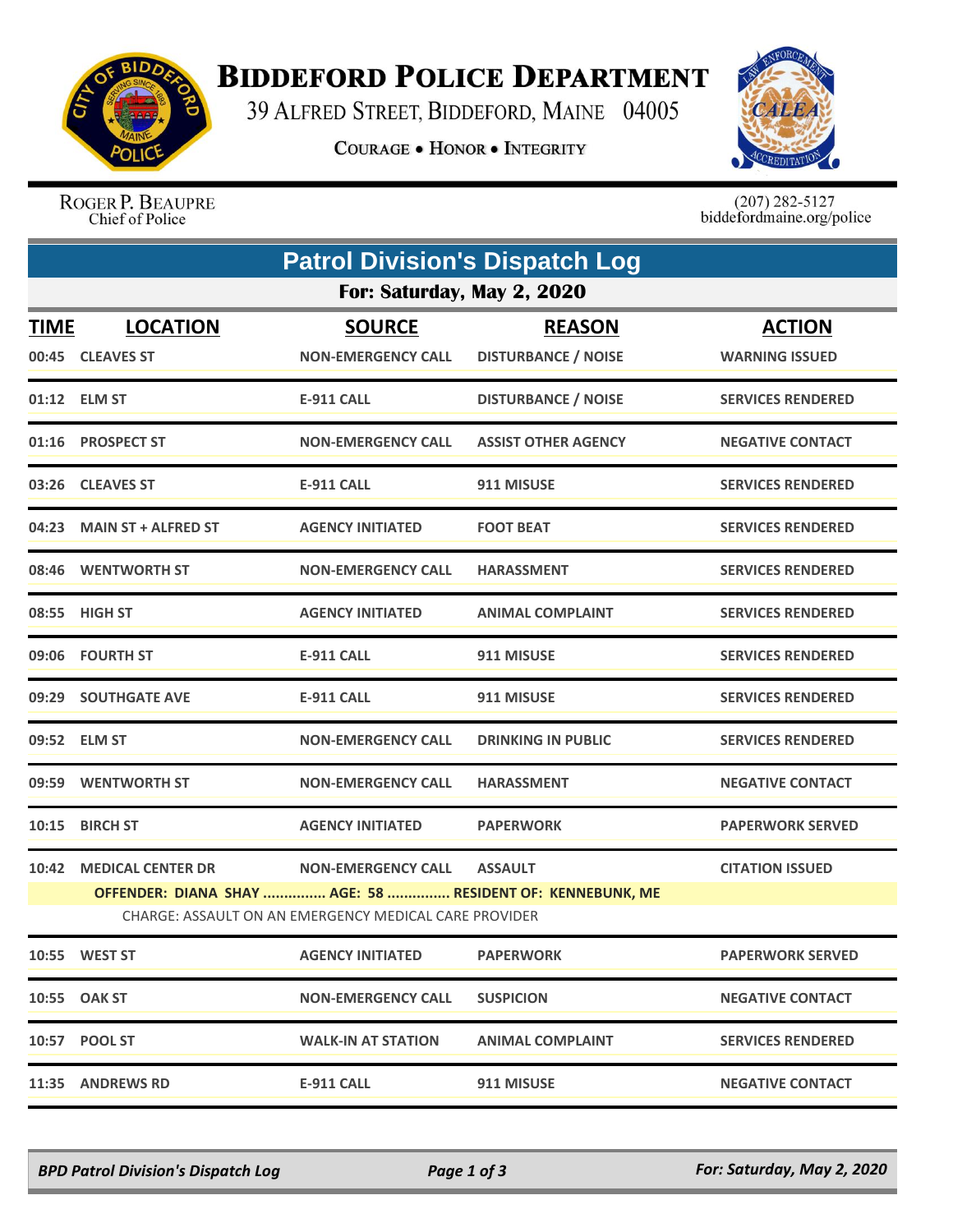| <b>TIME</b> | <b>LOCATION</b><br>11:37 ALFRED ST | <b>SOURCE</b><br><b>NON-EMERGENCY CALL</b> | <b>REASON</b><br><b>ALL OTHER</b> | <b>ACTION</b><br><b>SERVICES RENDERED</b> |
|-------------|------------------------------------|--------------------------------------------|-----------------------------------|-------------------------------------------|
|             | 12:25 FIRST ST                     | <b>NON-EMERGENCY CALL</b>                  | <b>EMERGENCY ORDER VIOLATION</b>  | <b>NO VIOLATION</b>                       |
|             | 12:53 TIMBER POINT RD              | <b>NON-EMERGENCY CALL</b>                  | <b>PARKING COMPLAINT</b>          | <b>PARKING TICKET ISSUED</b>              |
|             | 12:54 SULLIVAN ST                  | <b>NON-EMERGENCY CALL</b>                  | <b>SUSPICION</b>                  | <b>UNFOUNDED</b>                          |
|             | 13:02 MAIN ST                      | <b>E-911 CALL</b>                          | <b>TRESPASSING</b>                | <b>REPORT TAKEN</b>                       |
|             | 13:26 ALFRED ST                    | <b>WALK-IN AT STATION</b>                  | <b>HARASSMENT</b>                 | <b>SERVICES RENDERED</b>                  |
|             | 13:53 ALFRED ST                    | <b>E-911 CALL</b>                          | 911 MISUSE                        | <b>SERVICES RENDERED</b>                  |
|             | 14:36 PINE ST + ELM ST             | <b>E-911 CALL</b>                          | 911 MISUSE                        | <b>NO ACTION REQUIRED</b>                 |
|             | 14:40 SULLIVAN ST                  | <b>NON-EMERGENCY CALL</b>                  | <b>THEFT</b>                      | <b>REPORT TAKEN</b>                       |
|             | 14:57 ALISON AVE                   | <b>NON-EMERGENCY CALL</b>                  | <b>CRIMINAL MISCHIEF</b>          | <b>REPORT TAKEN</b>                       |
|             | <b>15:27 LESTER B ORCUTT BLVD</b>  | <b>NON-EMERGENCY CALL</b>                  | <b>DISABLED VEHICLE</b>           | <b>SERVICES RENDERED</b>                  |
|             | 15:42 SOUTH ST                     | <b>NON-EMERGENCY CALL</b>                  | <b>DRUG</b>                       | <b>UNFOUNDED</b>                          |
|             | 15:43 MAY ST                       | <b>E-911 CALL</b>                          | <b>MENTAL ILLNESS CASES</b>       | <b>REPORT TAKEN</b>                       |
|             | <b>16:03 MAIN ST</b>               | <b>NON-EMERGENCY CALL</b>                  | <b>ASSIST OTHER AGENCY</b>        | <b>NEGATIVE CONTACT</b>                   |
|             | 16:22 GRAHAM ST                    | <b>NON-EMERGENCY CALL</b>                  | <b>ALL OTHER</b>                  | <b>SERVICES RENDERED</b>                  |
|             | 16:30 OAK ST                       | <b>NON-EMERGENCY CALL</b>                  | <b>CRIM THREAT / TERRORIZING</b>  | <b>SERVICES RENDERED</b>                  |
|             | <b>17:10 MAIN ST</b>               | <b>E-911 CALL</b>                          | <b>ASSAULT</b>                    | <b>REPORT TAKEN</b>                       |
|             | 17:37 FIRST ST + SEVENTH ST        | <b>NON-EMERGENCY CALL</b>                  | <b>EMERGENCY ORDER VIOLATION</b>  | <b>UNFOUNDED</b>                          |
|             | <b>17:41 MAIN ST</b>               | <b>AGENCY INITIATED</b>                    | <b>PAPERWORK</b>                  | <b>PAPERWORK SERVED</b>                   |
|             | 18:50 JEFFERSON ST                 | <b>AGENCY INITIATED</b>                    | <b>PAPERWORK</b>                  | <b>PAPERWORK SERVED</b>                   |
|             | 18:56 CLEAVES ST                   | <b>NON-EMERGENCY CALL</b>                  | <b>SUSPICION</b>                  | <b>NEGATIVE CONTACT</b>                   |
|             | 19:16 DARTMOUTH ST                 | <b>E-911 CALL</b>                          | 911 MISUSE                        | <b>NO ACTION REQUIRED</b>                 |
|             | 19:37 MAIN ST                      | <b>NON-EMERGENCY CALL</b>                  | <b>SUSPICION</b>                  | <b>NEGATIVE CONTACT</b>                   |
|             | 19:50 ELM ST                       | <b>AGENCY INITIATED</b>                    | <b>THEFT</b>                      | <b>REPORT TAKEN</b>                       |
|             | 19:53 WENTWORTH ST                 | <b>NON-EMERGENCY CALL</b>                  | <b>ARTICLES LOST/FOUND</b>        | <b>SERVICES RENDERED</b>                  |

*BPD Patrol Division's Dispatch Log Page 2 of 3 For: Saturday, May 2, 2020*